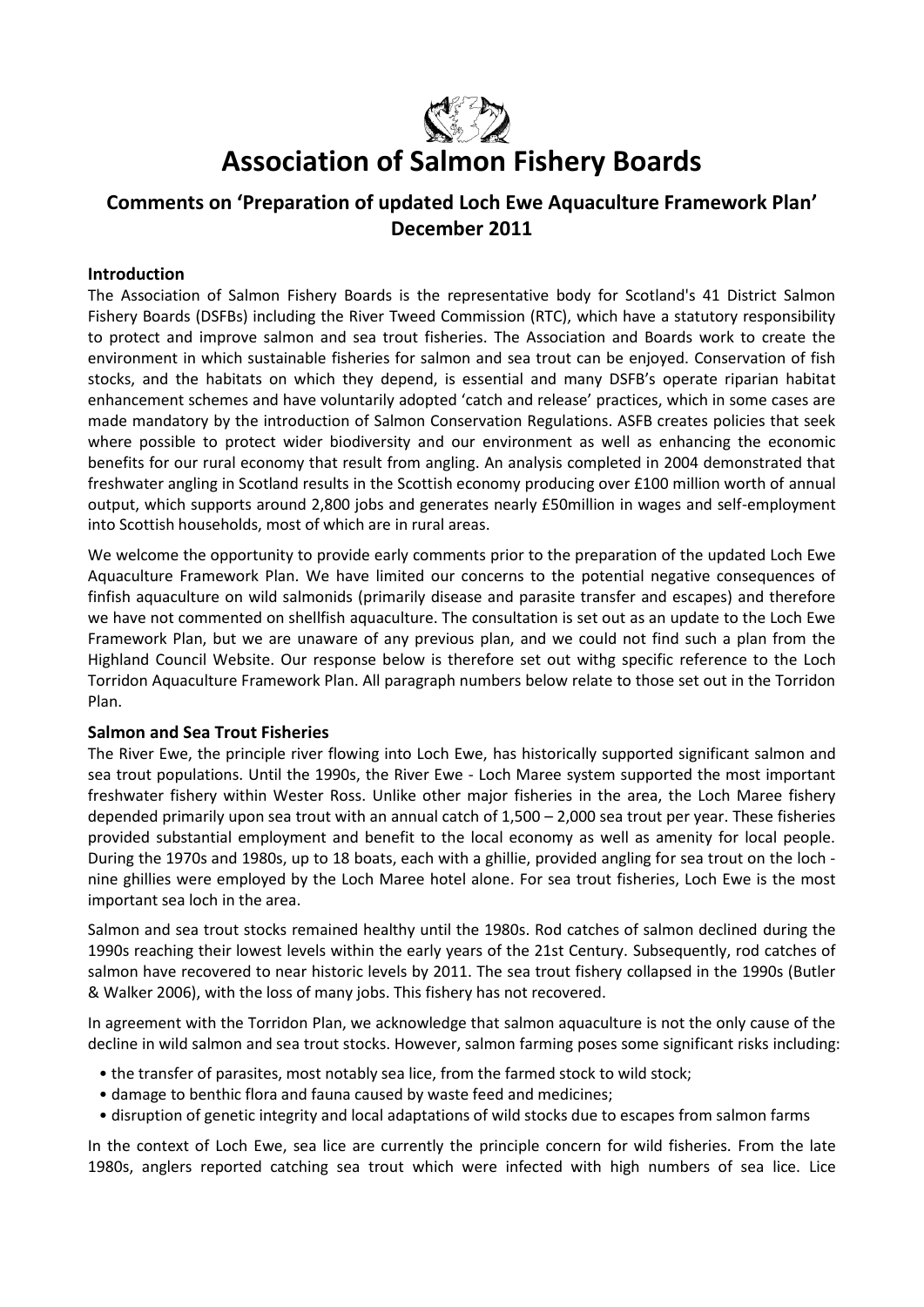epizootics affecting sea trout were recorded most recently in 2003 and 2007. Sea trout with high numbers of lice or fin damage associated with lice infection were recorded by Wester Ross Fishery Trust most recently in 2011. Sea lice epizootics on sea trout have been shown to relate to the operation of salmon farms in nearby areas (Middlemas, et al (in prep)). In Loch Ewe, lice levels on sea trout monitored at Poolewe (1997 – 2007) were highest during the 2nd year of the salmon farm production cycle at nearby farms $^1$ .

### **Specific comments**

 Paragraph 40 of the Torridon Plan states: *It is essential however that navigational access is maintained, that there is sufficient separation distance between adjacent sites and that any future developments for salmonids are located away from the entrance to important game fishing rivers given the potential for escapes and the subsequent effects on wild fisheries*.

As stated above, the River Ewe system was formerly the most important fishery for sea trout in North West Scotland. In keeping with the above statement from the Torridon Plan, we do not believe that there is an appropriate location within Loch Ewe, located away from the entrance to an important game fishing river. It should also be noted that there is currently very little finfish aquaculture development immediately to the north and south of Loch Ewe. The strategic relocation of biomass from Loch Ewe would therefore have the potential to be of particular significance to wild sea trout in the River Ewe system and offer the greatest potential for the recovery of these stocks.

 Para 45: *When considering the various issues relating to individual aquaculture applications, planning authorities take into consideration a wide range of factors, both socioeconomic and environmental. Whilst some of these issues e.g. biomass and sea lice mediation by SEPA/MSS, may be regulated by other organisations, there may still be potential impacts which need to be considered by the planning authorities under other legislation or guidance e.g. the Biodiversity Duty.*

We are concerned that there is no single organisation which takes responsibility for the effects of sea lice on wild salmonids. It is therefore vital, from a wild fishery perspective, that local authorities across Scotland take the biodiversity duty seriously. We would also highlight the General Duty under Section 3 of the Marine (Scotland) Act 2010:

*In exercising any function that affects the Scottish marine area under this Act-*

*(a) the Scottish Minsters, and*

*(b) public authorities*

1

*must act in the best way calculated to further the achievement of sustainable development, including the protection and, where appropriate, enhancement of the health of that area, so far as is consistent with the proper exercise of that function.*

We would further note that both salmon and sea trout are included on the list of priority marine features, the habitats and species of *greatest conservation importance* in inshore waters. On that basis we believe that these species should be referenced both as game fish and also as species of conservation importance (e.g. paragraph 108-113 *and* 94-98, in the Torridon plan).

 Para 57: *One of the main reasons why medicines might be used on a salmon farm is the control of sea*  lice. These are naturally occurring planktonic animals which are ubiquitous in the marine environment *around the coast of Scotland. Large concentrations of caged salmonids are sometimes associated with larger than normal quantities of sea lice. They have therefore been implicated as one of the factors in the decline of wild salmon and sea trout on the west coast. The risk of adverse impacts varies from site to site but it appears that wild salmon are more at risk in long fjordic systems where they have to pass several fish farms during their migration to sea (see bibliography in appendix 5). As planning authorities have a biodiversity duty to consider these impacts, they will consult with SEPA and MSS with regard to planning applications*.

<sup>&</sup>lt;sup>1</sup> See: http://www.wrft.org.uk/fisheries/seatrout.cfm and links to sea lice monitoring reports.